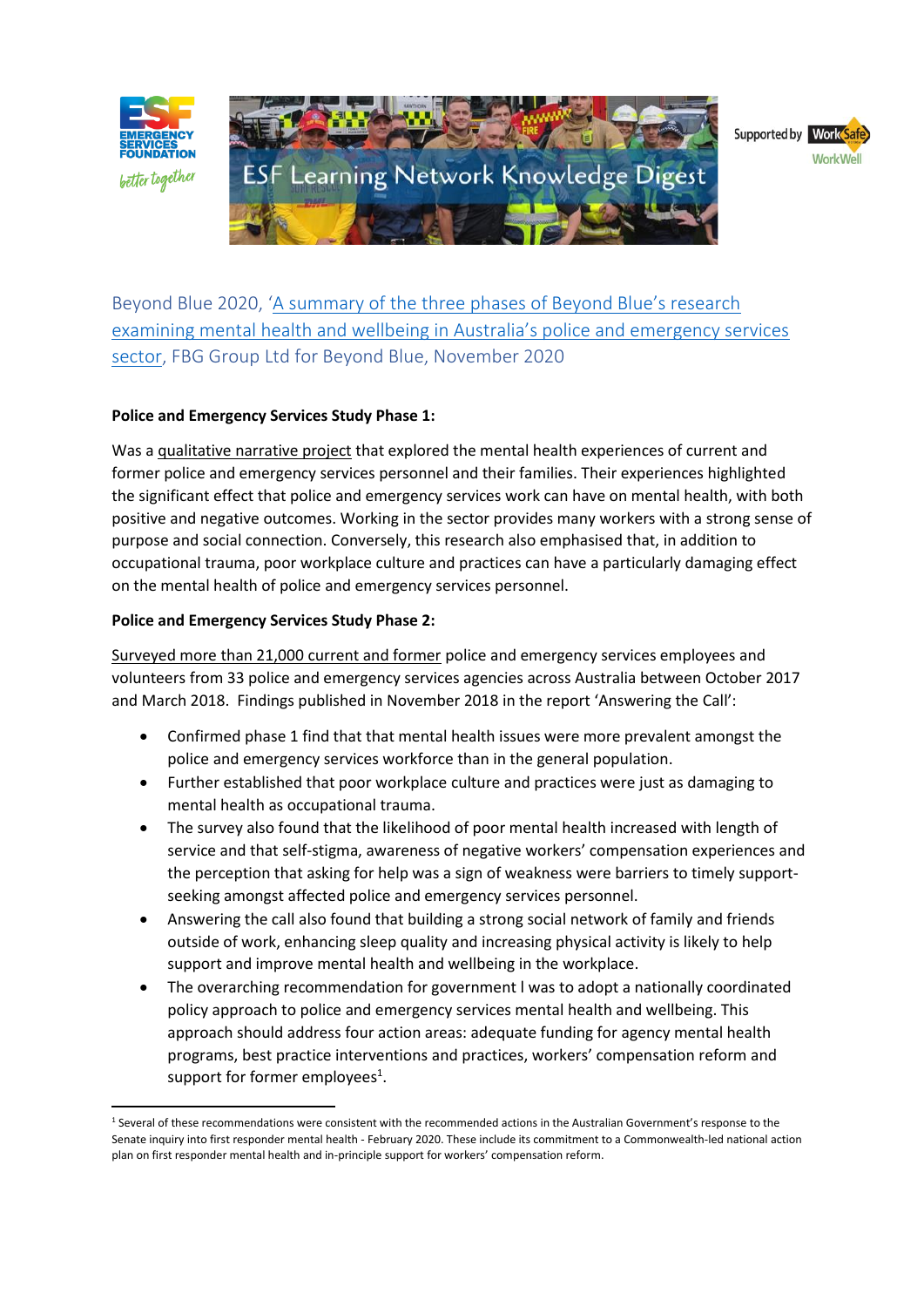



• Re recommendations for agencies - to develop or enhance formal workplace mental health and wellbeing strategies and to address the confidential findings unique to their agency. Phase three was designed to support this rec. and translate knowledge into action.

# **Police and Emergency Services Study Phase 3:**

# Agency Support

Between July 2019 and March 2020, Beyond Blue provided 33 police and emergency services agencies across the nation tailored support from strategic wellbeing specialists at no cost. The engagements provided additional support for agencies to reflect on their specific results and design, review, implement or update a strategy that addresses their unique mental health and wellbeing needs.

Beyond Blue found that most police and emergency services agencies' approaches to workplace mental health and wellbeing were broadly comparable to other sectors, with the maturity of agency approaches varying based on a range of enablers and barriers outlined in this report. A handful of agencies are forging ahead, with leading-practice strategies either in place or near finalisation.

# Research

This phase studies the agencies helped, to look at how challenges common to many workplaces present in the police and emergency services sector. These include issues around stigma, leadership, role clarity and funding for proactive health and wellbeing approaches.

Other challenges evident amongst the Phase 3 participants are unique or heightened in relation to police and emergency services work, such as monitoring trauma exposure, critical incident debriefing, shift frequency/length, alternative duties and reaching volunteer and remote personnel.

# Recommendations

All agencies be encouraged, empowered, and equipped to:

- design and implement a mental health and wellbeing strategy that is executive-endorsed, follows the 'Protect-Promote-Support' model, is evidence informed, uses psychosocial risk assessments to prioritise actions and includes proactive strategies and actions as well as reactive supports.
- integrate coordinators of mental health and wellbeing work with related areas of the business, including Human Resources, Occupational Health and Safety, Learning and Development and Return to Work personnel.
- support and help retain health and wellbeing personnel through encouraging internal and external knowledge sharing, developing succession and sustainability plans and avoiding single-point dependencies.